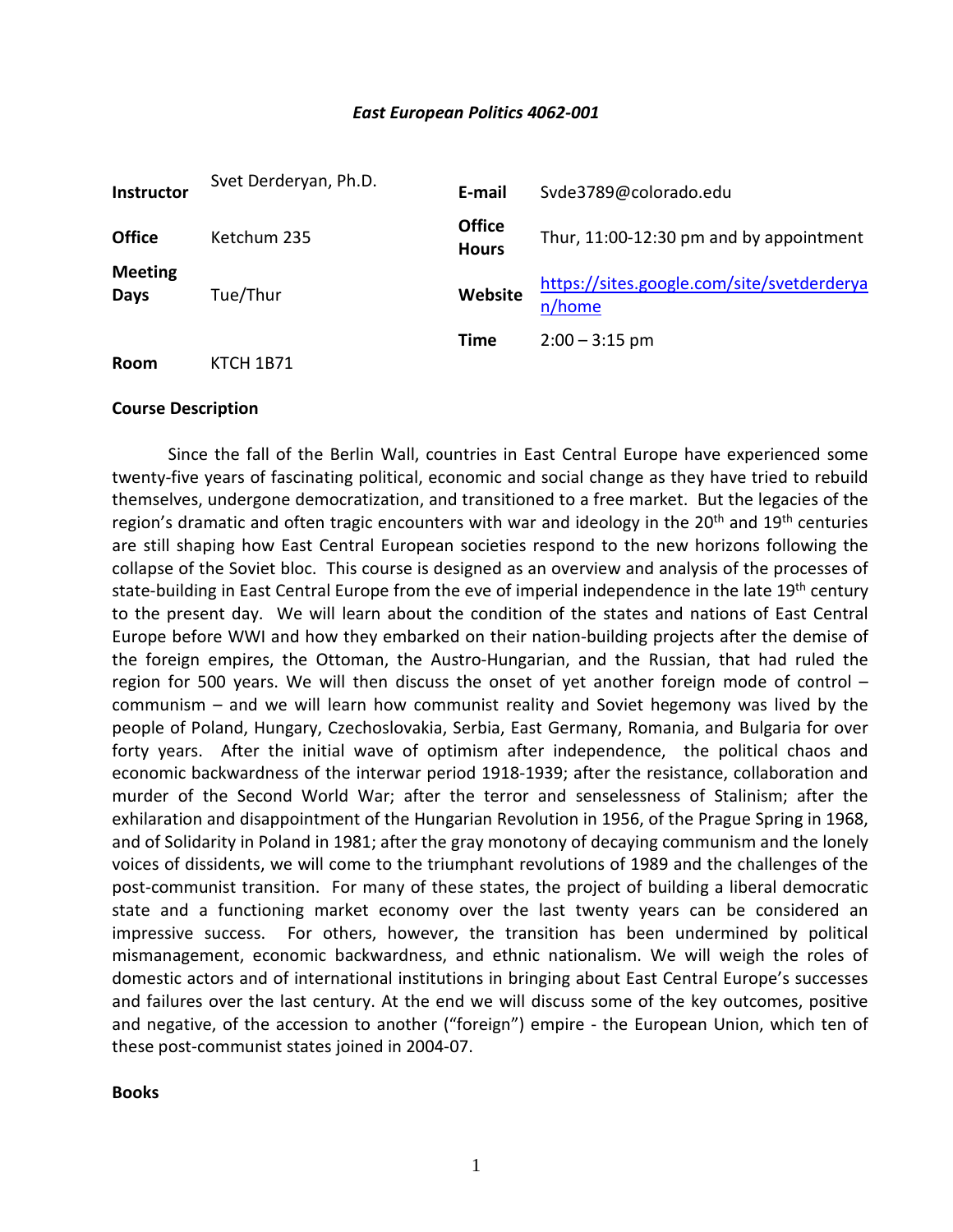These are available for purchase at the Student Stores.

Thomas W. Simons, *Eastern Europe in the Postwar World*, Second Edition (New York: St. Martin's Press, 1993).

Milada Anna Vachudova, *Europe Undivided: Democracy, Leverage and Integration After Communism* (Oxford: Oxford University Press, 2005).

Gale Stokes, *From Stalinism to Pluralism* (Oxford: Oxford University Press, 1996). (Recommended)

### **Readings**

All required readings, other than the main texts, have been posted on d2l. All readings from Stokes are *only* recommended. There are other recommended readings in select weeks.

## **Course Requirements**

Participation and Attendance: 10% Midterm Exam: 30% Presentations: 10% Four response entries: 20% Final Paper: 10% Final Exam: 20%

### **ASSIGNMENTS:**

## **Four reaction entries (5% each for a total of 20%)**

The class will feature a number of documentaries and a couple of fictional movies pertaining to the topics that we will discuss. You are expected to write 4 short (between 1/2 and 1 page single-spaced) reaction entries connecting your impressions from a specific documentary or movie with the class readings. These movies and documentaries serve two important goals – to provide access to primary witnesses and documents related to the topics and issues of discussion and to show how the events and processes we focus on affected the very lives of the people and societies involved at the time. You will submit these in a single word document on May 22<sup>nd</sup> or whenever you have completed four reaction entries.

#### **Presentations**

In groups of 2-3 you will be expected to give a 8 min presentation on **one** post-communist country of your choosing and analyze how: 1) its transition to democracy from 1990 to 2004 and 2) its accession to the EU (after 2004) has affected the country in two areas related to state-building, namely the quality of democracy and economic opportunity:

1) the strength of civil society (what impact does it have on governance, how well funded it is, what are the sources of funding, what are the mechanisms through which these organizations influence policy making, **how has the EU affected its ability to effect reform before and after accession**)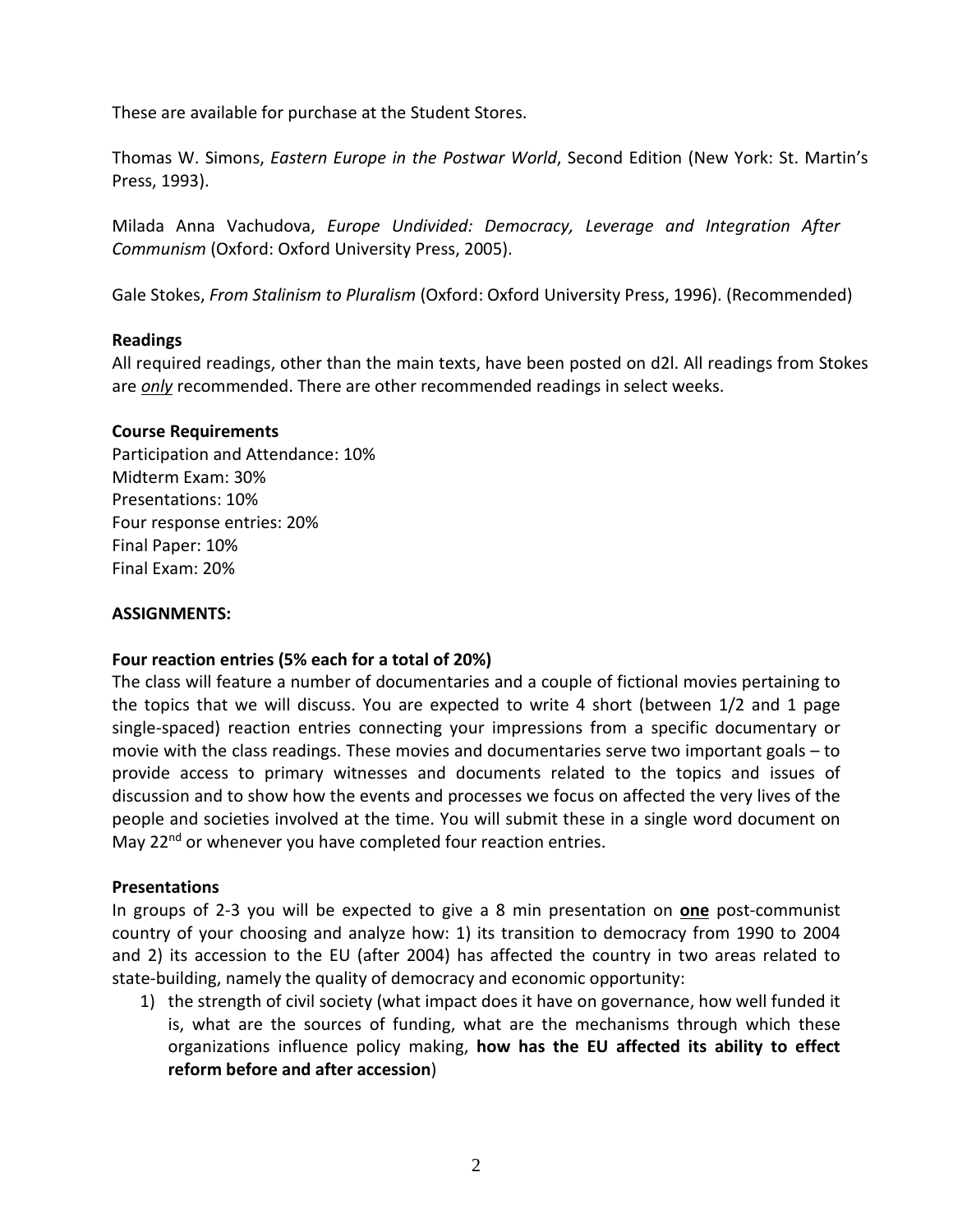2) attracting Foreign Direct Investment (how has it fared since the mid-1990s, what are the reasons for its rise and decline, what are the main drivers for FDI in the region, **how has the EU affected FDI inflows before and after accession**)

One group member will be responsible for emailing me and cc-ing his/her colleague in your group your PowerPoint on the day of your presentation. Each presenter should have no more than 2 slides with text (one on the situation in the pre-accession period (the 1990s) and one on the post-accession (after 2004)). Additional slides with pictures and graphs are allowed. The presentations will be 10% of your final grade.

Note: You should choose a country early on in the course and gather information from class readings, the library and the web, so you are prepared to give a good presentation. There is sign-up sheet online where you can indicate the country you have selected.

# **Midterm**

The midterm will consist of short answer questions. It will be closed book, and it will take place in class.

# **Final Paper**

There will be a final paper due on the last day of classes. For an Eastern European country of your choice, examine what set of institutions, political and/or economic, have been responsible either for its growth and democratic consolidation or for its inefficiency and instability since the end of the old order.

## **Original Work + Honor Code**

It is expected that all work you do in this course represents original work not previously or simultaneously handed in for credit in another course. All work for this course falls under the University's Honor Code.

## **Evaluation and Assignments**

I expect that students come to class prepared to the extent that they can make substantial contributions to class discussions. I further expect students to show up to every session and on time.

If a student misses more than three days of classes, the final grade will be reduced by a full grade for every session missed after the initial three days.

Late submission of assignments will be accepted but with a penalty that will be determined by the instructor on a case-by-case basis. There are no make-up exams.

Exceptions to all rules are only made for health or disability reasons which must be documented in writing.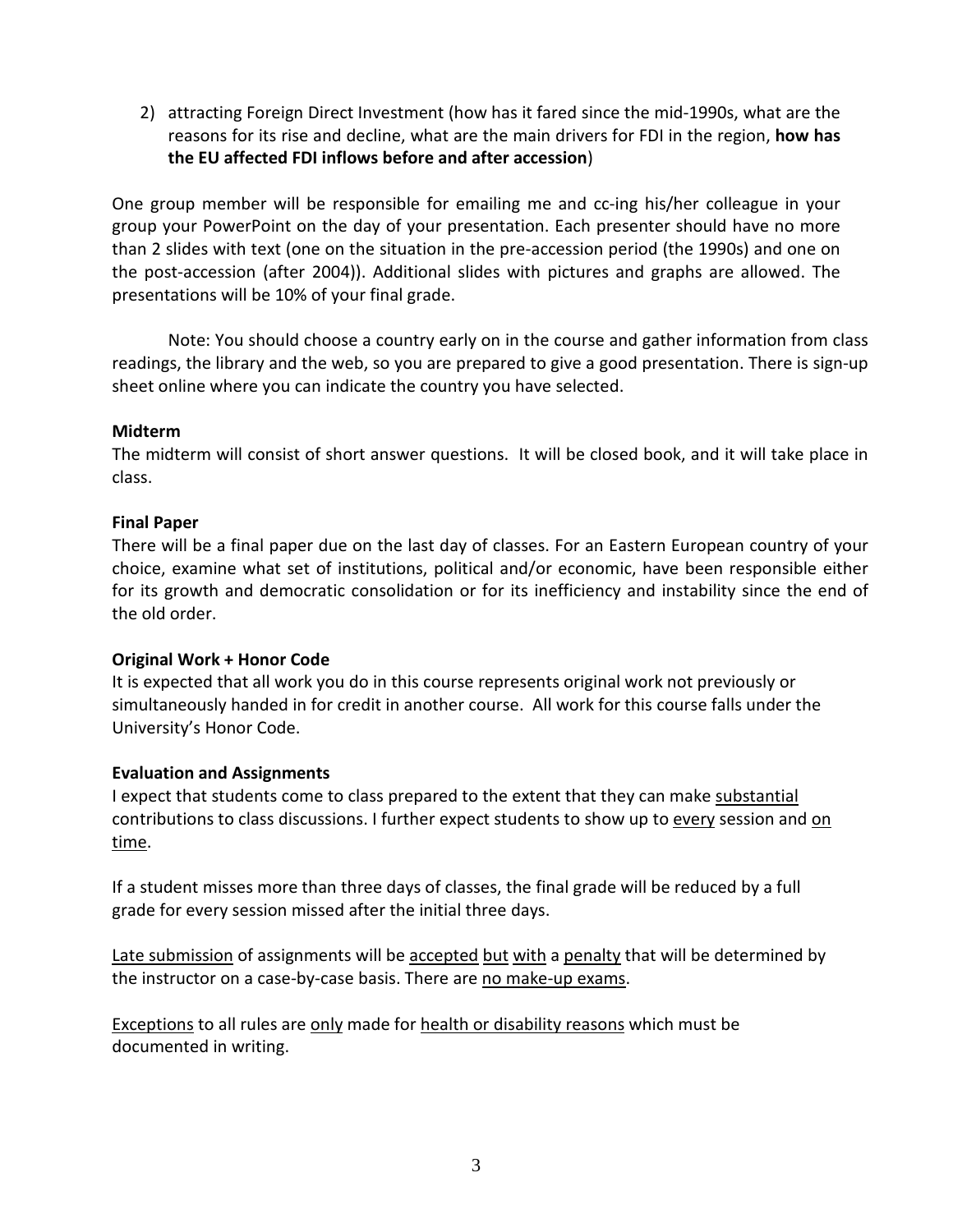I will grade your work on the following (standard) scale.

|              |       | $B+$ | $\blacksquare$ 87-89 $\blacksquare$ C+ 77-79 $\blacksquare$ D+    |  | $-67-69$ |  |
|--------------|-------|------|-------------------------------------------------------------------|--|----------|--|
| $\mathbf{A}$ |       |      | 94-100 <b>B</b> 83-86 <b>C</b> 73-76 <b>D</b> 63-66 <b>F</b> 0-59 |  |          |  |
| $A-$         | 90-93 | $B-$ | $80-82$ C- 70-72 D-                                               |  | 60-62    |  |

#### **Accommodations**

If you qualify for accommodations, please see me at the beginning of the quarter so that the issue may be addressed in accordance to University policy. If you have any potential scheduling conflicts due to religious observances, please see me to two weeks prior to the date in question.

### **COURSE SCHEDULE**

Aug 29

Introduction

Aug 31

TBA

Sept 5

## **The Rise and fall of the medieval states of Eastern Europe**

Simons, Chapter One "The Roots," pp. 1-16.

## Sept 7

## **The end of Empires: building multi-ethnic states amidst A World War and a Great Depression**

Simons, Chapter Two, "Independence and Destruction, 1918-41," pp. 17-37.

#### Sept 12+14

#### **World War Two and the Communist Takeovers** (CNN Documentary Comrades)

Simons, Chapter Three, "The War and the Victors, 1939-48: Trial by Fire," pp. 38-57.

Stokes, The Stalinist Moment: Yalta, pp. 10-32.

- 1. Report of the Crimea Conference, TBA11, 1945
- 2. The Yalta Negotiations
- 3. Poland at the Teheran Conference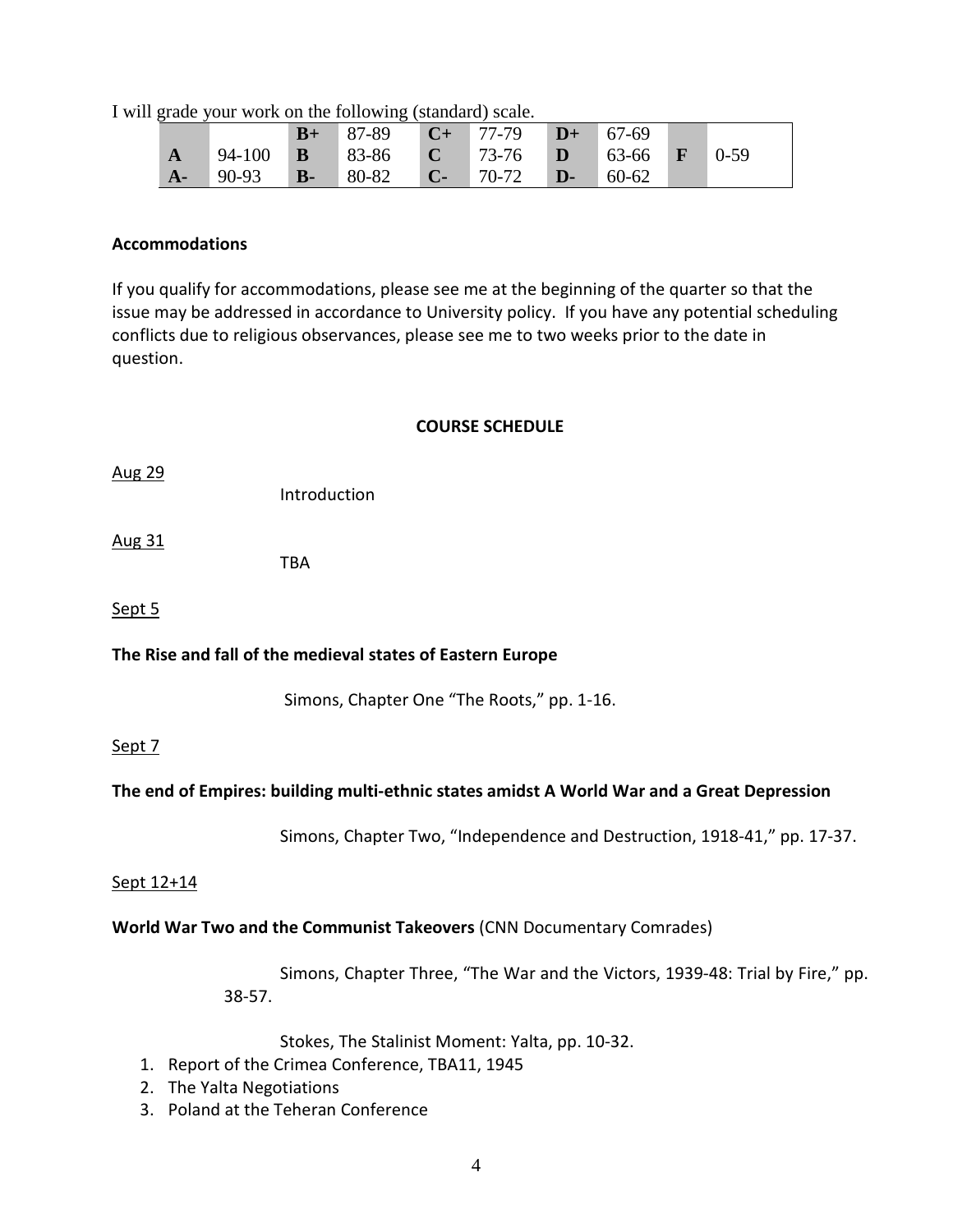# 4. The Percentages Agreement, Winston S. Churchill, October 9., 1944

### Sept 19+21

### **Stalinism: the building of industrial economies** (CNN Documentary Reds)

Simons, Chapter Four, "High Stalinism: Trial by Ice, 1949-1953," pp. 58-84.

Stokes, Stalinists, pp. 43-56, and The Purge Trials, pp. 66-77.

- 7. The Case for Stalinism
- 8. Czeslaw Milosz, "Ketman" (1951) from *The Captive Mind.*
- 10. The Trial of Laszlo Rajk (1949)
- 11. The Slansky Trial

## Sept 26+28

### **De-Stalinization and the Hungarian Revolution** (CNN Documentary After Stalin)

Simons, Chapter Five, "De-Stalinization, 1953-1956,"

pp. 85-105.

- Stokes, The Hungarian Revolution, pp. 81-93, The Clerks, pp. 137-49.
- 12. Imre Nagy, "Reform Communism," (1955-56) from *On Communism*.
- 22. Leszek Kolakowski, "The Debate of the Clerks," (1957) from *Toward a marxist Humanism.*

## Oct 3+5

**The push toward autonomy: Attempts to Reform Communism and The Prague Spring** (CNN Documentaries Red Spring)

> Simons, Chapter 6, "The Iron Ring, 1956-1968," and "The Personality of the Old Regime," pp. 106-142. (recommended)

#### Oct 10+12

## **Symbols of the Cold War: The Berlin Wall**

CNN Documentary - The Wall – class discussion on d2l https://www.youtube.com/watch?v=1uapVCH6hjU

## **Living in an authoritarian reality**

BBC Documentary - The Lost World of Communism – class discussion on d2l <https://www.youtube.com/watch?v=3dFdKjhgt3k>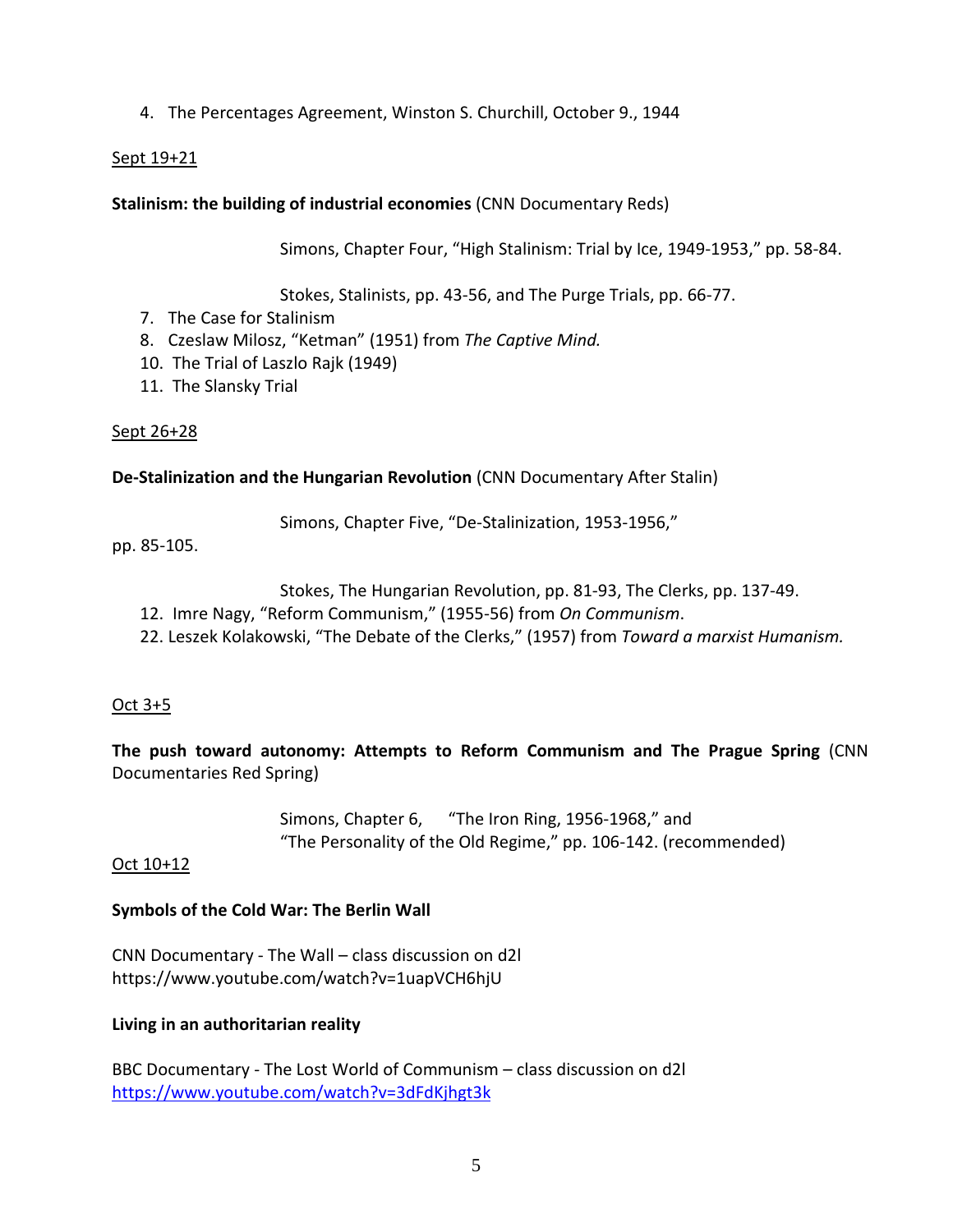## **Sex under Communism**

"Why women had better sex under socialism?" Kristen Ghodsee. 2017. << [https://www.nytimes.com/2017/08/12/opinion/why-women-had-better-sex-under](https://www.nytimes.com/2017/08/12/opinion/why-women-had-better-sex-under-socialism.html)[socialism.html>](https://www.nytimes.com/2017/08/12/opinion/why-women-had-better-sex-under-socialism.html)>

## Oct 17+19

**Normalization, Goulash Communism, and Antipolitics** (CNN Documentary StarWars)

Simons, Chapter 7, "Goulash Communism, 1968-1980," pp. 143-170.

Stokes, The Prague Spring and The Brezhnev Doctrine, pp. 122-132.

- 20. Ludvik Vaculik, "Two Thousand Words," (1968).
- 21. Leonid Brezhnev, "The Brezhnev Doctrine" (1968).

Stokes, Ethics and Antipolitics, pp. 167-180.

- 28. Vaclav Havel, "The Power of the Powerless" (1979).
- 29. Gyorgy Konrad, "Antipolitics" (1984).

# Oct 24

**The Return to Politics 1980-87 and the scent of freedom** (CNN Documentary StarWars)

Simons, Chapter 8, "The Return to Politics, 1980-1987," pp. 171-198.

Stokes, Solidarity, Central Europe and The Return of Solidarity, pp. 204-231.

- 34. The Gdansk Agreement (1980).
- 35. Solidarity's Program (1981).
- 36. Jaruzelski Declares Martial Law (1981).
- 37. Milan Kundera "The Tragedy of Central Europe" (1984).
- 38. Adam Michnik, "Letter from Gdansk Prison" (1985).
- 39. Tadeusz Mazowiecki, "A Solidarity Government Takes Power" (1989).

## Oct 26+31

**The Revolutions of 1989: the dream to reclaim the state's destiny** (CNN Documentary The Wall comes Down)

Simons, Chapter 9, "The Road to 1989," pp. 199-225.

Stokes, The Revolutions of 1989, pp. 242-254.

43. Vaclav Havel, New Year's Day Speech 1990

## Nov 2 **Midterm Exam**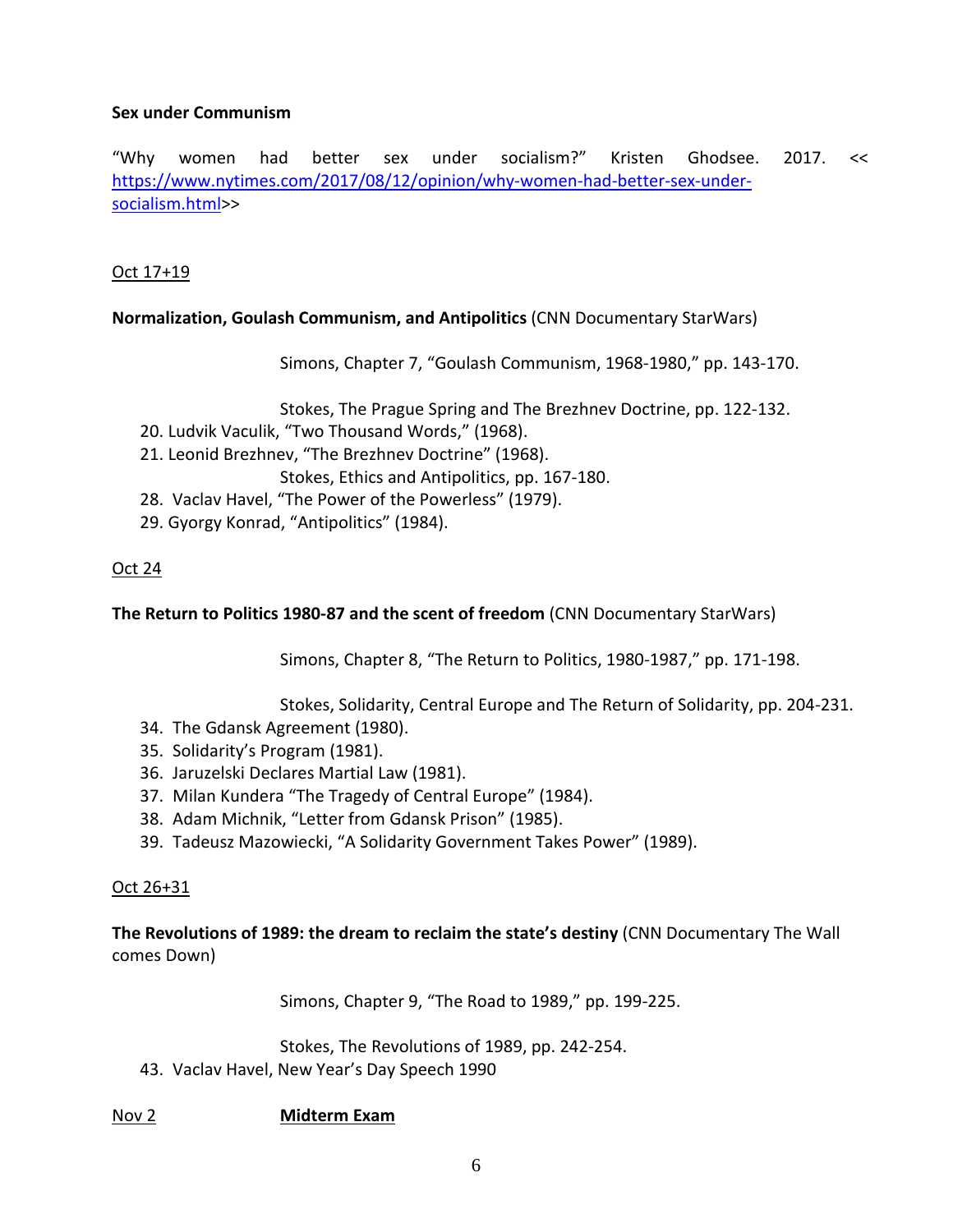# Nov 7

## **Creativity and Romance in a State-controlled Society** (The Lives of Others)

Darton, R. 1991. "The Stasi Files." In *Berlin Journal*. New York: Norton, 129-137.

Nov 9 Lives of Others; talk about presentations

#### Nov 14+16

#### **Building liberal and illiberal states – challenges and opportunities**

| <b>Reaction Papers Due</b>                |
|-------------------------------------------|
| Vachudova, Europe Undivided, Introduction |

Vachudova, *Europe Undivided,* Chapters 1 + 2

Nov 21+23 Thanksgiving

#### Nov 28+30

Vachudova, *Europe Undivided,* Chapters 3 + 4 "In the Nick of Time: Survey of EU enlargement." *The Economist* (28 Mar 2008). (recommended)

#### Dec 5-7

Presentations (Bulgaria, Romania, Slovakia, Slovenia, Czech Republic Poland, Hungary, Estonia, Latvia, Lithuania, Croatia)

#### Dec 12+14

#### **The Enlargement of the European Union and the effects on the states and societies of CEE**

#### **Attempts to build Civil Society in CEE**

Boerzel and Buzogany (2010). Governing EU accession in transition countries: The role of non-state actors. Acta Politica Volume 45, Issue 1-2

#### **Accession effects on economic and financial markets**

Gray, Julia. (2009). "International Organization as a Seal of Approval: European Union Accession and Investor Risk." American Journal of Political Science, Vol. 53, No. 4, October 2009, Pp. 931–949

#### **Final Paper Due**

Dec 19 **Final Exam 1:30pm-4:00pm**